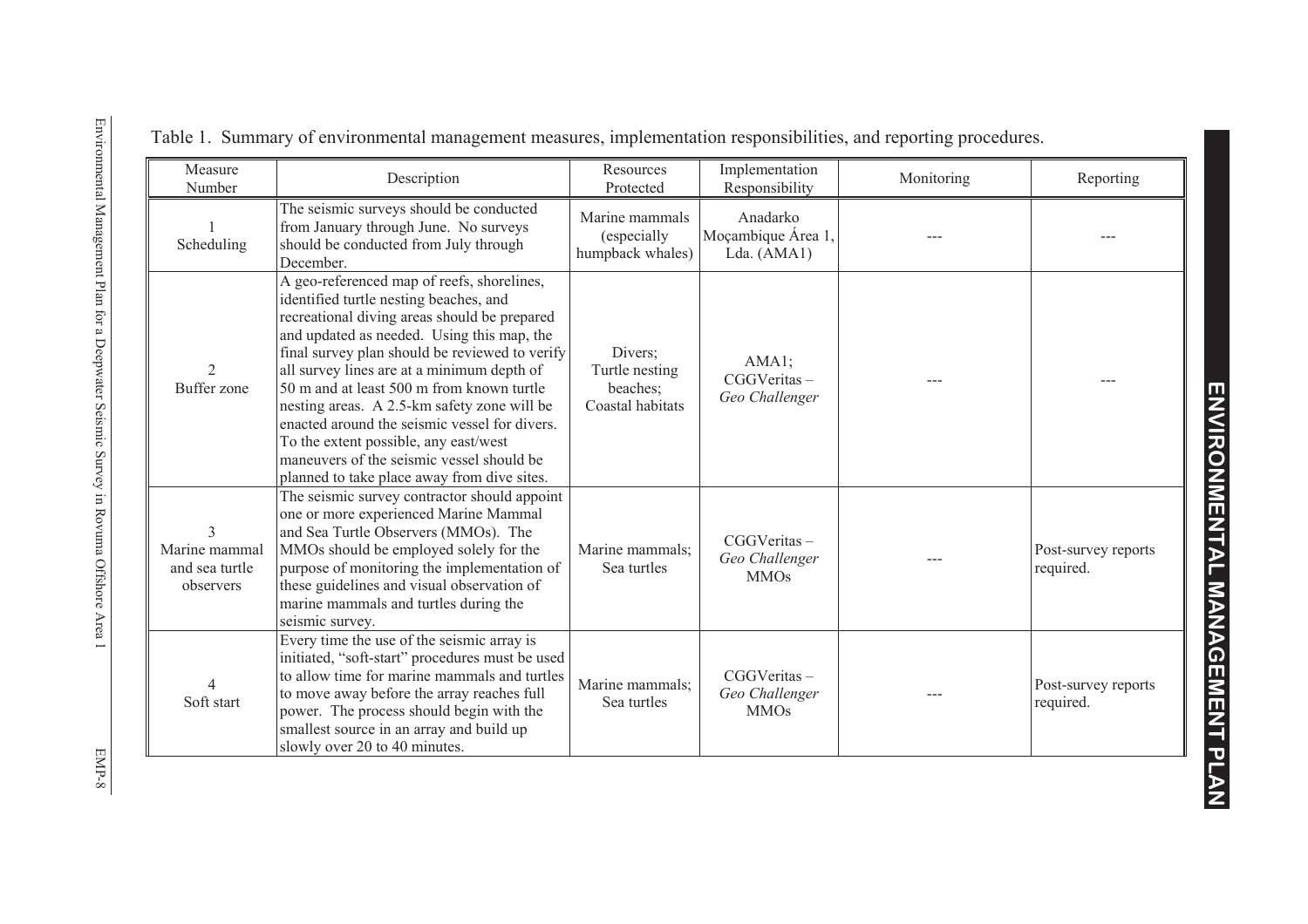| Measure<br>Number                      | Description                                                                                                                                                                                                                                                                                                                                                                                                                                                                                                                        | Resources<br>Protected         | Implementation<br>Responsibility             | Monitoring                                                                                      | Reporting                        |
|----------------------------------------|------------------------------------------------------------------------------------------------------------------------------------------------------------------------------------------------------------------------------------------------------------------------------------------------------------------------------------------------------------------------------------------------------------------------------------------------------------------------------------------------------------------------------------|--------------------------------|----------------------------------------------|-------------------------------------------------------------------------------------------------|----------------------------------|
| 5<br>Pre-startup<br>monitoring         | Beginning at least 30 minutes before startup<br>during daylight hours, an MMO should<br>monitor a safety (exclusion) zone of a 1-km<br>radius around the source vessel. Startup of<br>the array cannot begin until the MMO verifies<br>that the safety zone is clear of marine<br>mammals (including dugongs) and turtles for<br>at least 30 minutes.                                                                                                                                                                              | Marine mammals:<br>Sea turtles | CGGVeritas-<br>Geo Challenger<br><b>MMOs</b> | Visual monitoring of a safety<br>zone around the seismic<br>survey vessel before<br>operations. | Post-survey reports<br>required. |
| Visual monitoring<br>during operations | After a "soft start" has been completed, visual<br>monitoring by an MMO should continue<br>while seismic operations are being conducted<br>until the operations cease or sighting<br>conditions do not allow observation of the sea<br>surface (e.g., fog, rain, or darkness).                                                                                                                                                                                                                                                     | Marine mammals;<br>Sea turtles | CGGVeritas-<br>Geo Challenger<br><b>MMOs</b> | Visual monitoring of a safety<br>zone around the seismic<br>survey vessel during<br>operations. | Post-survey reports<br>required. |
| Array shutdown                         | During visual monitoring, any time a whale<br>or dugong is observed within 1 km of the<br>center of the source array due to the animal's<br>movement, the vessel's movement, or<br>because the animal surfaced inside the safety<br>zone, the array must be shut down. A whale<br>is defined as a cetacean other than Family<br>Delphinidae (i.e., including any baleen,<br>sperm, or beaked whale species). The array<br>will also be shut down if a sea turtle is<br>observed within 500 m of the center of the<br>source array. | Marine mammals;<br>Sea turtles | CGGVeritas-<br>Geo Challenger<br><b>MMOs</b> | Visual monitoring of a safety<br>zone around the seismic<br>survey vessel during<br>operations. | Post-survey reports<br>required. |
| 8<br>Restart after<br>shutdown         | Any shutdown due to a whale, dugong, or sea<br>turtle sighting within the exclusion zone must<br>be followed by a 30-minute all-clear period<br>and then a "soft start" (i.e., the safety zone<br>must be inspected for at least 30 minutes to<br>ensure the absence of marine mammals and<br>sea turtles).                                                                                                                                                                                                                        | Marine mammals:<br>Sea turtles | CGGVeritas-<br>Geo Challenger<br><b>MMOs</b> | Visual monitoring of a safety<br>zone around the seismic<br>survey vessel during<br>operations. | Post-survey reports<br>required. |

**ENVIRONMENTAL MANAGEMENT PLAN**

ENVIRONMENTAL MANAGEMENT PLAN